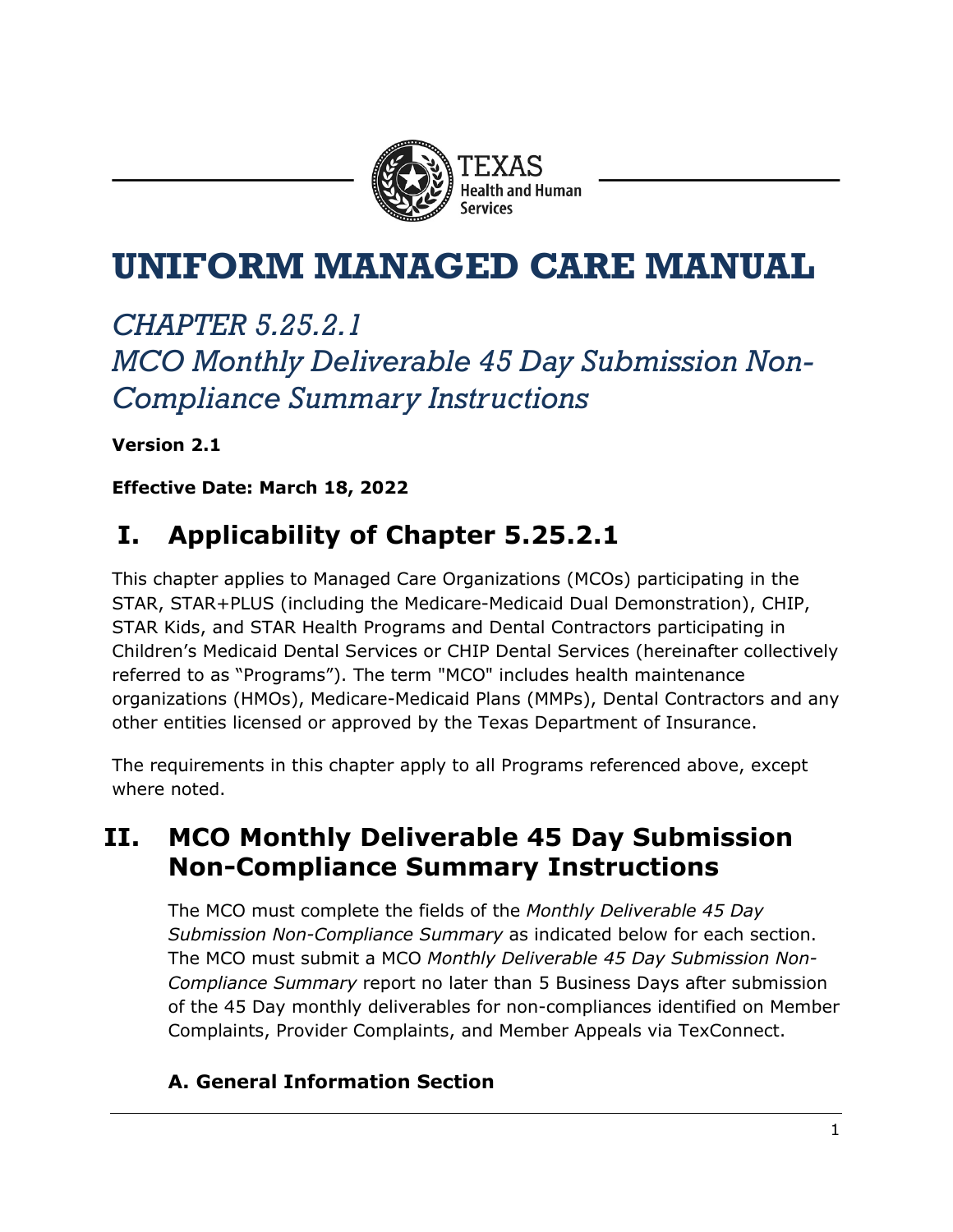The MCO must complete the fields of the *General Information* section as follows:

- 1. **MCO Name:** Enter the MCO name.
- 2. **Date:** Enter the date when the summary was completed by the MCO.
- 3. **Reporting Period:** Enter the month being reported in the naming convention as follows:
	- a. If the *Monthly Deliverable 45 Day Non-Compliance Summary* is being submitted for the monthly Deliverables, enter the appropriate range in dates (e.g., 09/01/2019 to 09/30/19).

### **B. Deliverables Section**

The MCO must complete the fields of the Deliverables section on all Deliverables for which MCO performance does not meet contractual standards as follows:

- 1. **Deliverable Type:** Check the box next to all Deliverables for which the performance standard was not met.
- 2. **Performance Standard:** Select the performance standard(s) not met for the Deliverable selected.
- 3. **Program:** Check the box for each Program for which the MCO did not meet contractual standards.
- 4. **Service Area(s) (if applicable):** Enter the Service Area(s) for which the MCO did not meet contractual standards. Specify the Service Area by name, not by plan code (i.e. "Bexar", **not** "43").
- 5. **Cause of Non-compliance/Corrective Action Taken:** Enter the MCO's actual performance results, the cause of the non-compliance, and the corrective action(s) the MCO will put in place to correct the non-compliance. For the cause of the non-compliance, the MCO should consider trends related to previous Deliverable results if applicable.
	- a. Include the top 3 reasons for Member/Provider substantiated Complaints and provide an explanation if complaints increased 10% or more from the previous reporting period.
	- b. Include top 3 reasons for overturned appeals and provide an explanation if appeals increased 10% or more from the previous reporting period.
- 6. **MCCO Comments:** Do not complete this section. This section is for HHSC use only.

#### **Table 1. DOCUMENT HISTORY LOG**